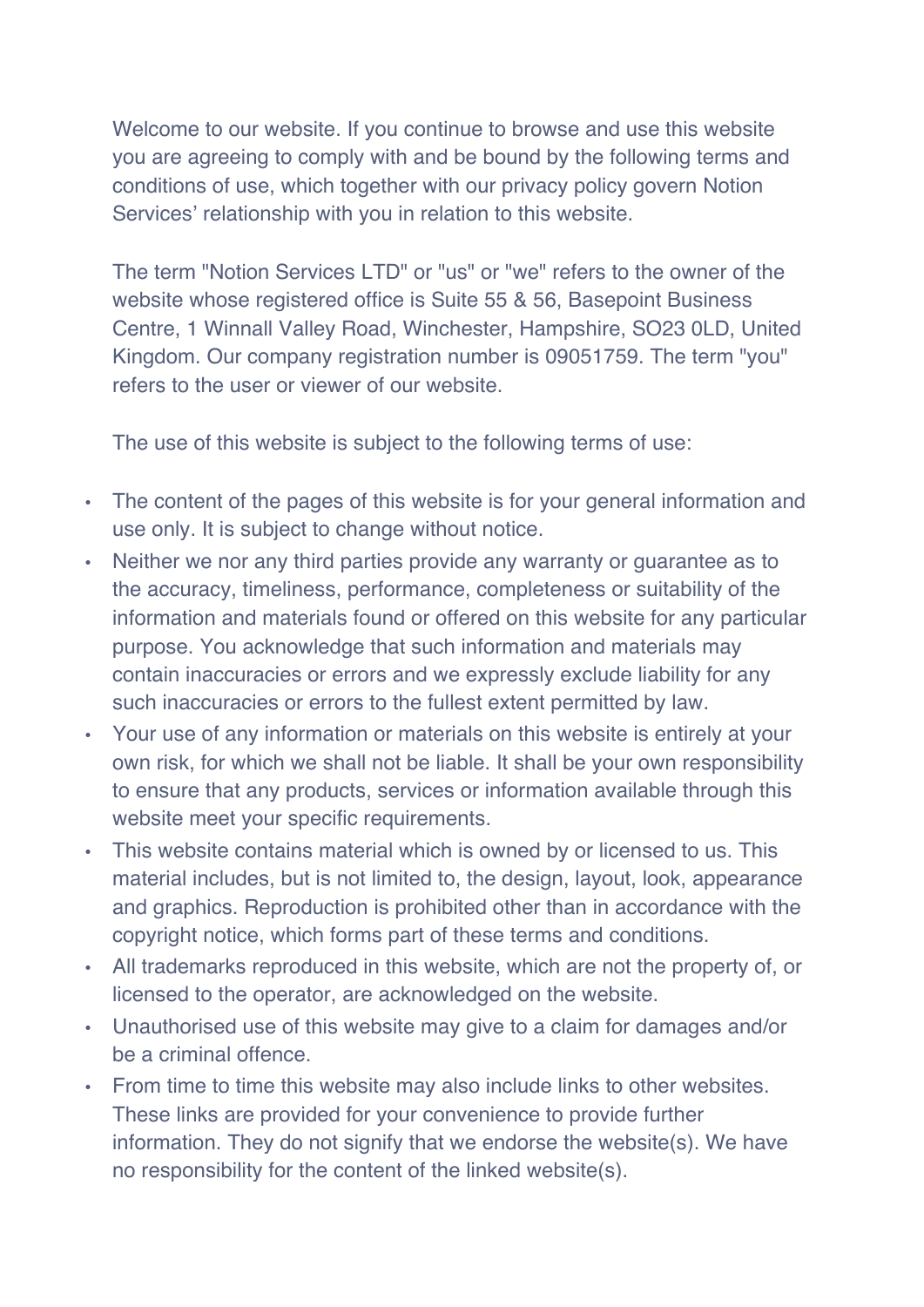• Your use of this website and any dispute arising out of such use of the website is subject to the laws of England and Wales.

# **Notion Services Full Terms & Conditions**

#### **1. Parties, Definitions and Interpretation**

In these terms and conditions (which are referred to in this document as "these terms"), "Customer" means the customer for whom the Works are to be carried out by NOTION SERVICES LTD. "Contract" means the agreement between the Customer and NOTION SERVICES LTD to carry out the Works of which these terms form a part and (where these terms are a schedule to a signed agreement between the Customer and NOTION SERVICES LTD ("the Agreement")) the Agreement, "Works" means the works described in NOTION SERVICES LTD estimate and/or as referred to in NOTION SERVICES Work Detail Sheet or any other document or email issued by NOTION SERVICES, as may be varied by agreement in writing between the parties. For the purposes of these terms, "in writing" includes by email and any document which is set out in a hand held device and any signature on a hand held screen shall be treated as in writing. In these terms words importing the masculine gender also include the neuter and the feminine gender and words importing the singular number include also the plural number, where the context so requires.

# **2. General**

**2.1** The Customer will be treated as an Account Customer or a Non-Account Customer, according to NOTION SERVICES reasonable discretion.

**2.2** All estimates given by NOTION SERVICES, all orders and instructions given by the Customer, and all work authorisations, are governed by these terms. They supersede any other terms appearing elsewhere and override and exclude any other terms stipulated or incorporated or referred to by the Customer, whether in the order or instructions or in any negotiations or in any course of dealing established between NOTION SERVICES and the Customer, except where these terms are a schedule to a signed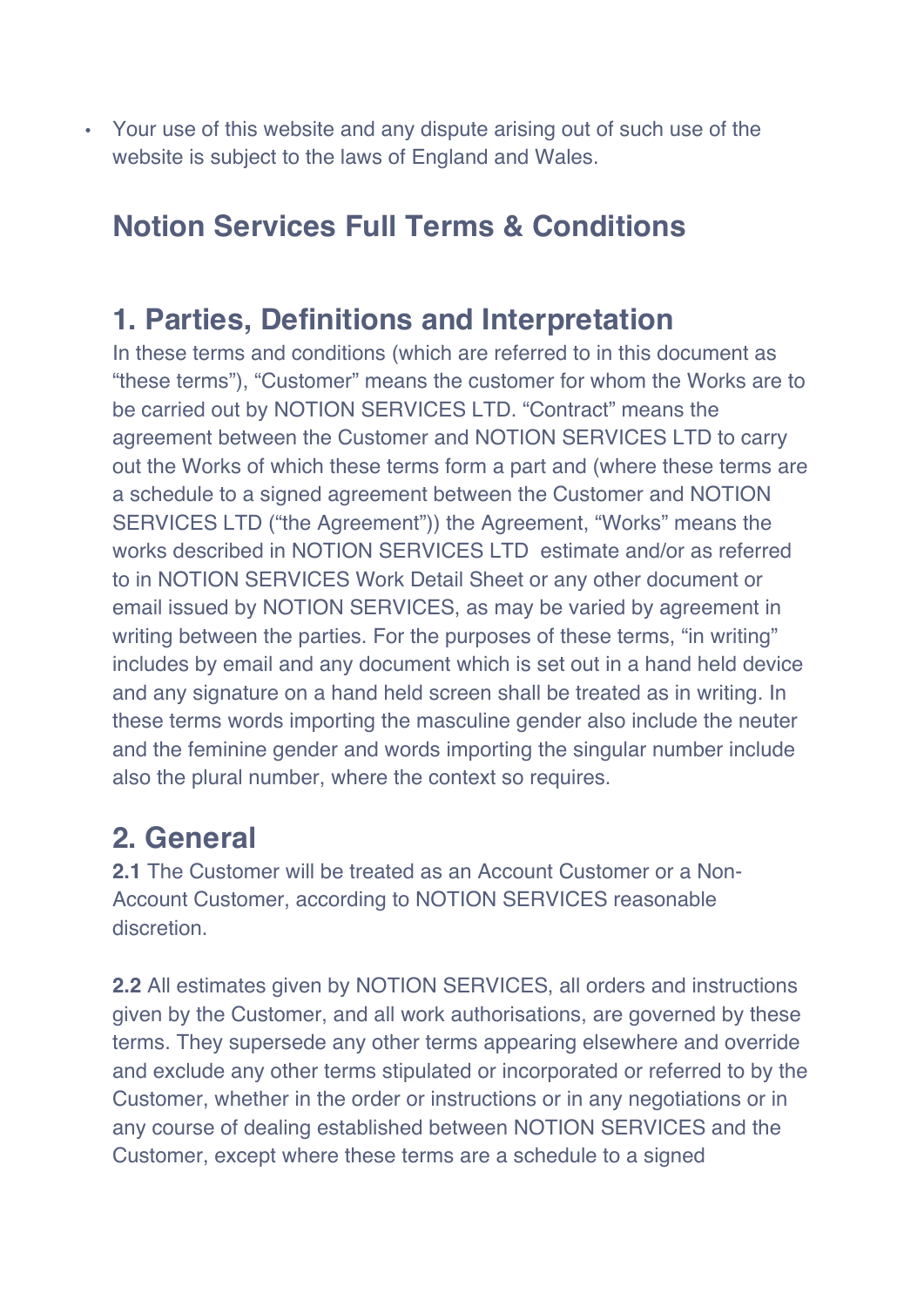Agreement between the Customer and NOTION SERVICES, in which event these terms apply only to the extent not inconsistent with that Agreement.

**2.3** The Customer acknowledges that NOTION SERVICES has not made any representations (other than any expressly stated in the Contract and/or in NOTION SERVICES estimate) which have induced it to enter into the Contract and the Contract shall constitute the entire understanding between the Customer and NOTION SERVICES for the performance of the Works (and detailed in paragraph 4 below).

**2.4** No modification to the Contract shall be effective unless made by an express written agreement or email exchange between the parties. The signing on behalf of NOTION SERVICES of any documentation of the Customer shall not imply any modification of the Contract.

**2.5** Nothing in this Contract is intended to confer on any person any right to enforce any term which that person would not have but for The Contracts (Rights of Third Parties) Act 1999. Accordingly, a person who is not a party to this Contract shall have no rights under that Act to enforce any of its terms, but this does not affect any right or remedy of such person which exists or is available apart from that Act.

#### **3. Estimates and variations to the price**

**3.1** Any estimate by NOTION SERVICES is subject to withdrawal by NOTION SERVICES at any time before receipt of an unqualified acceptance from the Customer and shall be deemed to be withdrawn unless so accepted within 28 days from its date.

**3.2** Unless otherwise specified by NOTION SERVICES in the relevant estimate, an estimate is not a firm or fixed price quotation. It is an estimate of the likely minimum cost of the Works, based on the information made available to NOTION SERVICES. NOTION SERVICES final price will be calculated on the basis specified in the estimate, if any, or, if none, in accordance with NOTION SERVICES standard Account Rate Card applicable at the time the Works are carried out and may be increased above (but not reduced below) the specified price. Furthermore, NOTION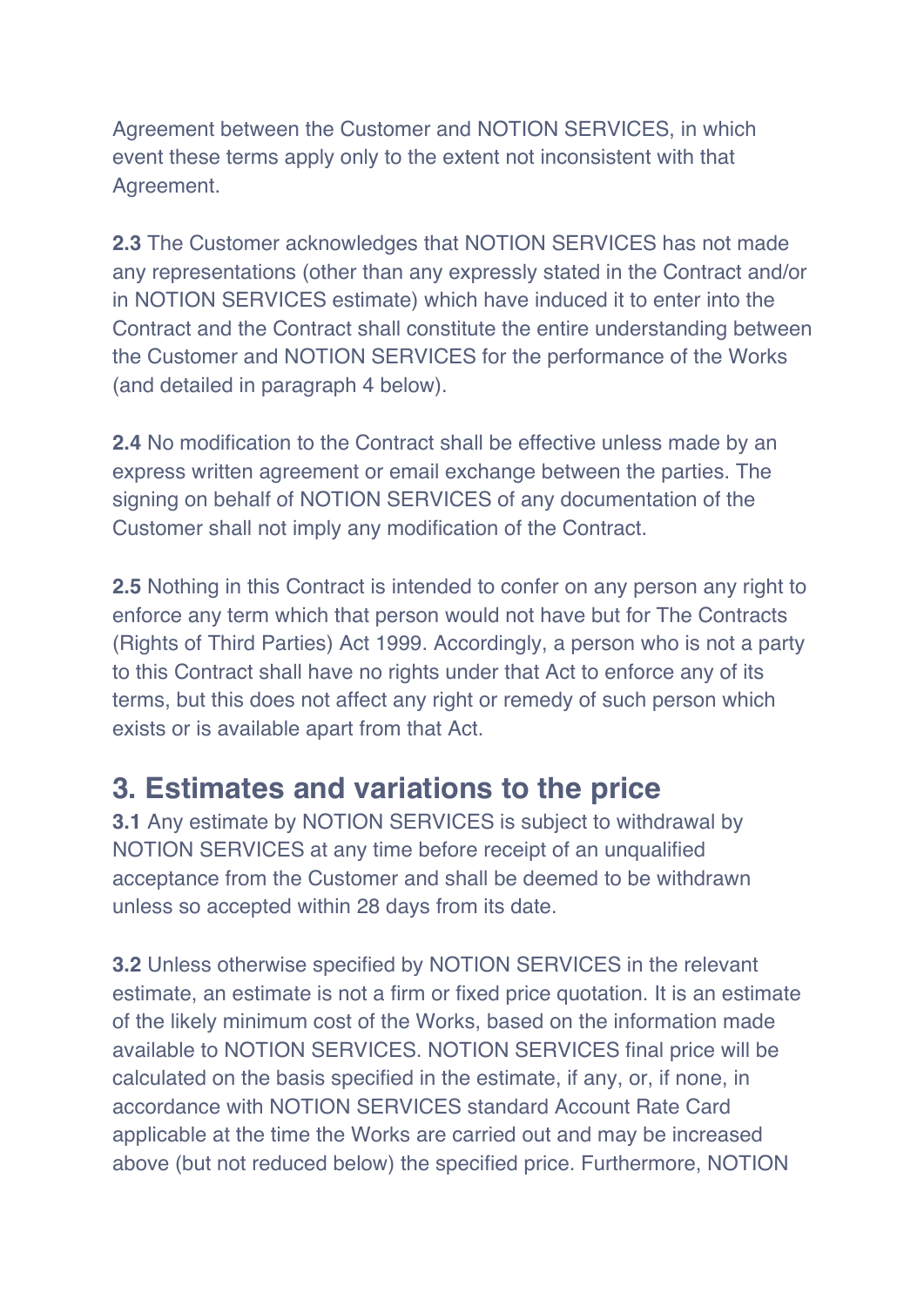SERVICES reserves the right to increase the price before carrying out the Works by an amount equivalent to any increase to NOTION SERVICES in the cost of relevant materials, labour, equipment hire or transport since the date upon which NOTION SERVICES estimate, written, emailed or oral, was given, save that if this would increase the estimated price by more than 10%, the Customer may cancel the Contract provided it does so before the Works are begun, any relevant materials are ordered or any relevant equipment is hired.

**3.3** NOTION SERVICES reserves the right to charge a fee for the collection of materials from its supplier except with respect to works for which there is an estimate. If the collection occurs whilst NOTION SERVICES is on site, the time taken will be treated as an addition to the Works and charged at the relevant rate. If the materials are ordered for subsequent collection and delivery, a charge may be made by NOTION SERVICES of £50 plus VAT. Materials will be supplied at cost net after NOTION SERVICES discounts plus NOTION SERVICES normal mark-up to cover handling, stock maintenance, etc.

**3.4** NOTION SERVICES standard Account Rate Card is available for inspection at NOTION SERVICES premises during normal business hours. The Account Rate Card specifies half hourly rates. There is a minimum charge of one hour per visit. Subject to that, charges are made by the half hour, rounded up to the next half hour.

## **4. The Works**

All descriptions, illustrations etc. contained in any catalogues, price lists or advertisements, or otherwise communicated to the Customer, are intended merely to present a general idea of the Works and nothing contained in any of them shall form a part of the Contract.

## **5. The Price**

The price payable by the Customer is calculated as specified in paragraph 3 above. Unless otherwise stated, the price and all estimates provided by NOTION SERVICES are shown exclusive of Value Added Tax which will be payable in addition where properly chargeable.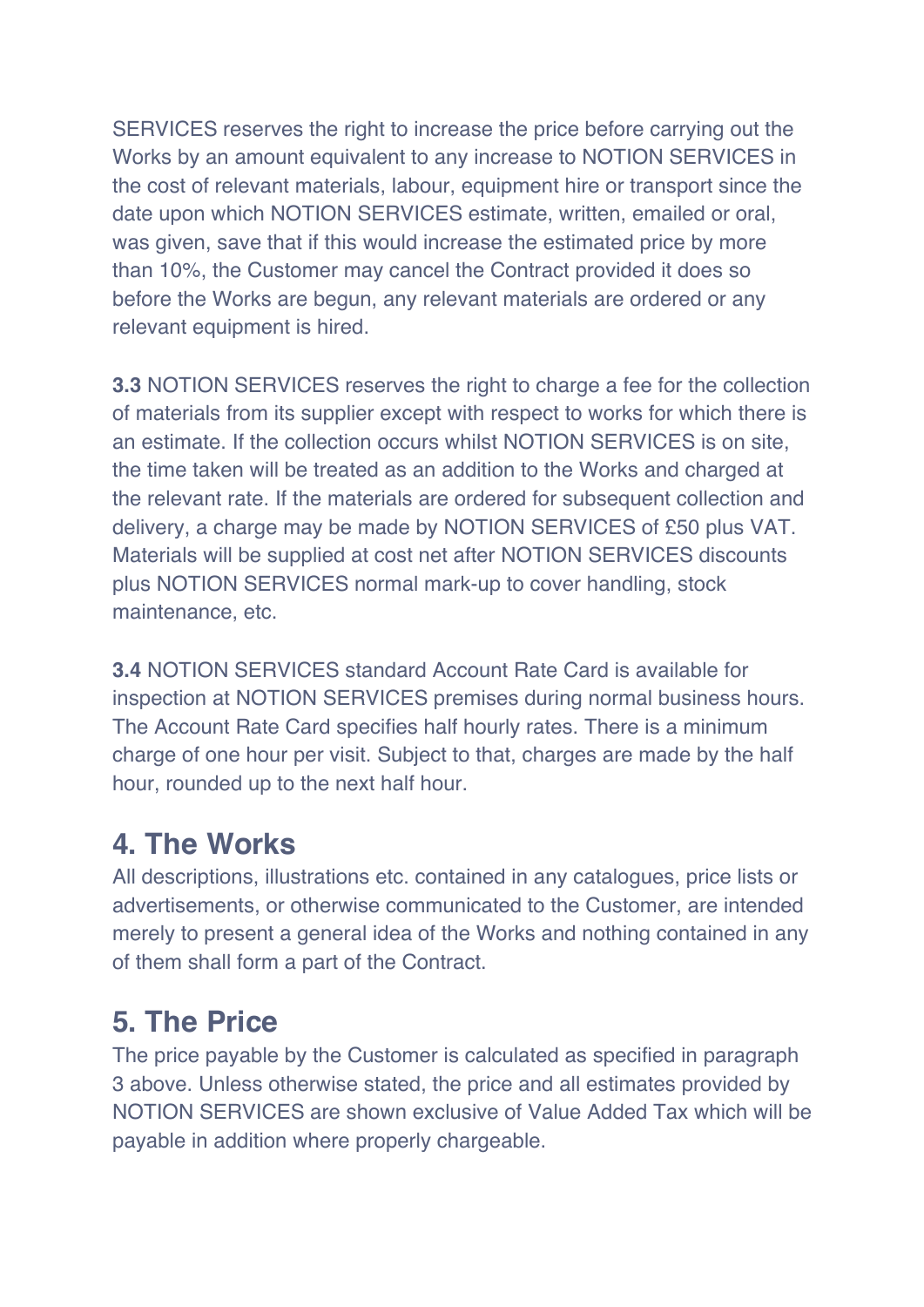# **6. Payment**

**6.1** Non-Account Customers: Payment by the Customer is due on completion of the Works. Payment must be made on such completion.

**6.2** Account Customers: NOTION SERVICES will seek to submit invoices to the Customer within 14 days of completion of the Works and, subject to paragraph 8 below, payment must be made by the Customer within 30 days after the date of issue of the invoice.

**6.3** Snagging: Where the Works have been completed subject to snagging, 95% of all amounts outstanding must be paid on such completion and the Customer must provide access to NOTION SERVICES without delay to enable the snagging to be finalised. The balance of 5% will become payable upon the finalisation of the snagging or, if access has not been made available to carry out the snagging within 14 days of completion, at the expiry of such 14 day period.

**6.4** Where the Customer is represented by a third party (such as a managing agent, contractor or other representative), in the event of nonpayment by the Customer, the third party will be responsible for payment unless NOTION SERVICES has agreed otherwise in writing.

**6.5** NOTION SERVICES shall be entitled to interest on a daily basis on any amount not paid on the due date for payment from such due date until payment in full at 4% above the Bank of England base rate at the relevant time.

**6.6** NOTION SERVICES shall not be required to issue or deliver any certificates, guarantees or other similar documents regarding the Works until payment has been made in full.

## **7. Commencement and Completion Dates**

Dates specified for the commencement and completion of the Works are estimates only. NOTION SERVICES shall use all reasonable endeavours to ensure that it will attend on the date agreed and within two hours of the time given for standard weekday attendance. However, NOTION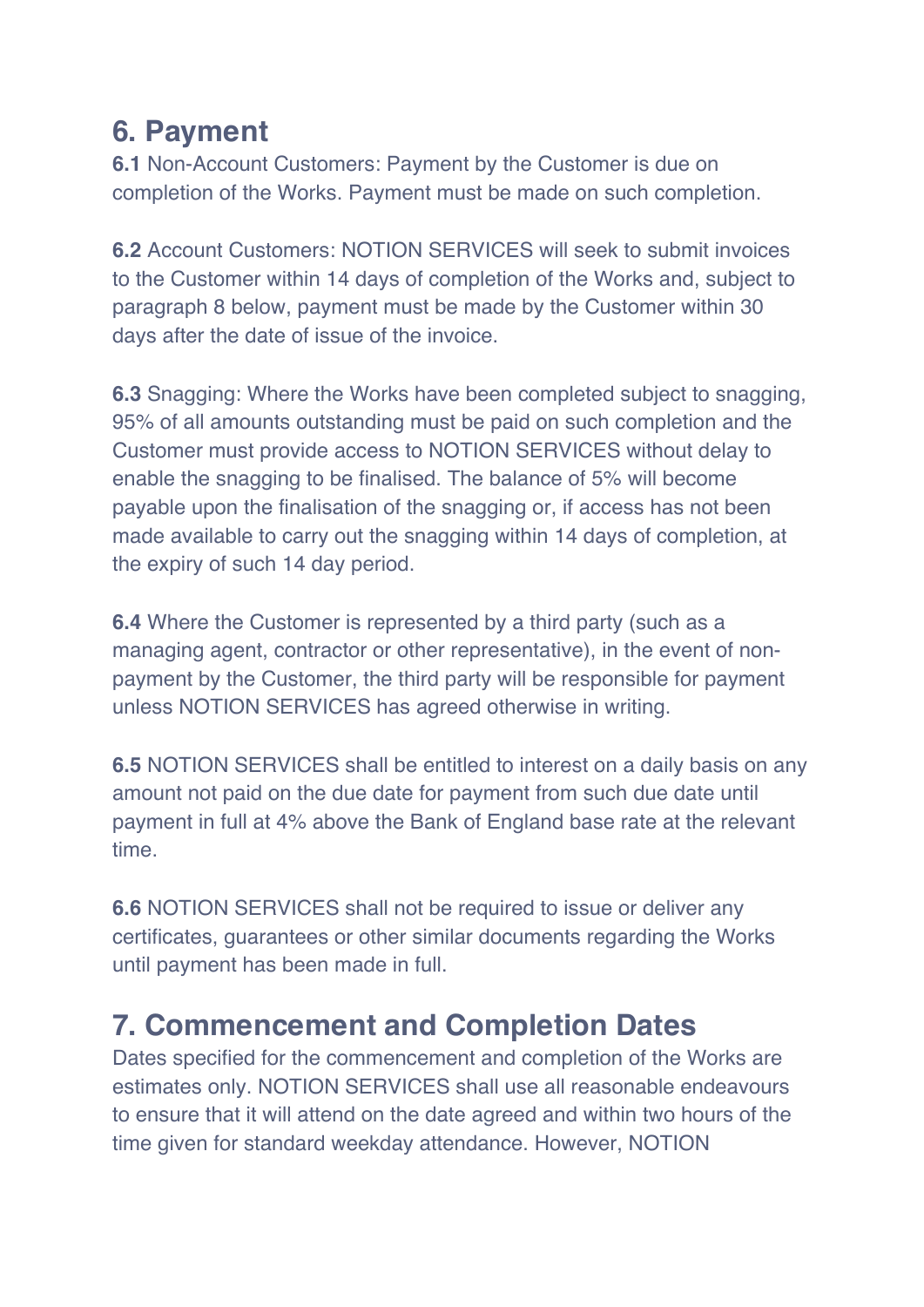SERVICES accepts no liability in respect of non-attendance or late attendance on site, or for the late or non-delivery of materials.

Time shall not be of the essence of the Contract except as provided in paragraph 16 below.

## **8. Inspection of Works**

The Customer shall inspect the Works as far as it is reasonably possible to do so immediately upon their completion (though failure to countersign the relevant Works Detail Sheet shall not imply rejection of the Works) and if it considers that the Works or any part thereof are not in accordance with the Contract, it shall within 7 days from the date of inspection give detailed notice in writing thereof. In the absence of any such notice, the Works shall be conclusively presumed to be complete and free from any defect which would be apparent on reasonable examination.

## **9. Indemnity**

The Customer shall indemnify NOTION SERVICES against all actions, suits, claims, demands, losses, charges, costs and expenses which NOTION SERVICES may suffer or incur in connection with a claim by any third party resulting from a breach of the Customer's obligations, undertakings, representations and warranties in connection with this **Contract** 

## **10. Whole agreement and Exclusion of liability**

These terms set out NOTION SERVICES entire liability in respect of the Works and NOTION SERVICES liability under them shall be in lieu and to the exclusion of all other warranties, conditions, terms and liabilities, expressed or implied, in respect of the Works and the quality thereof.

# **11. Limitation of Liability, and Liability of NOTION SERVICES**

NOTION SERVICES liability shall be limited to:

**11.1** the repair or making good of any defect pursuant to its undertaking in paragraph 13 below and subject always to paragraph 8 above;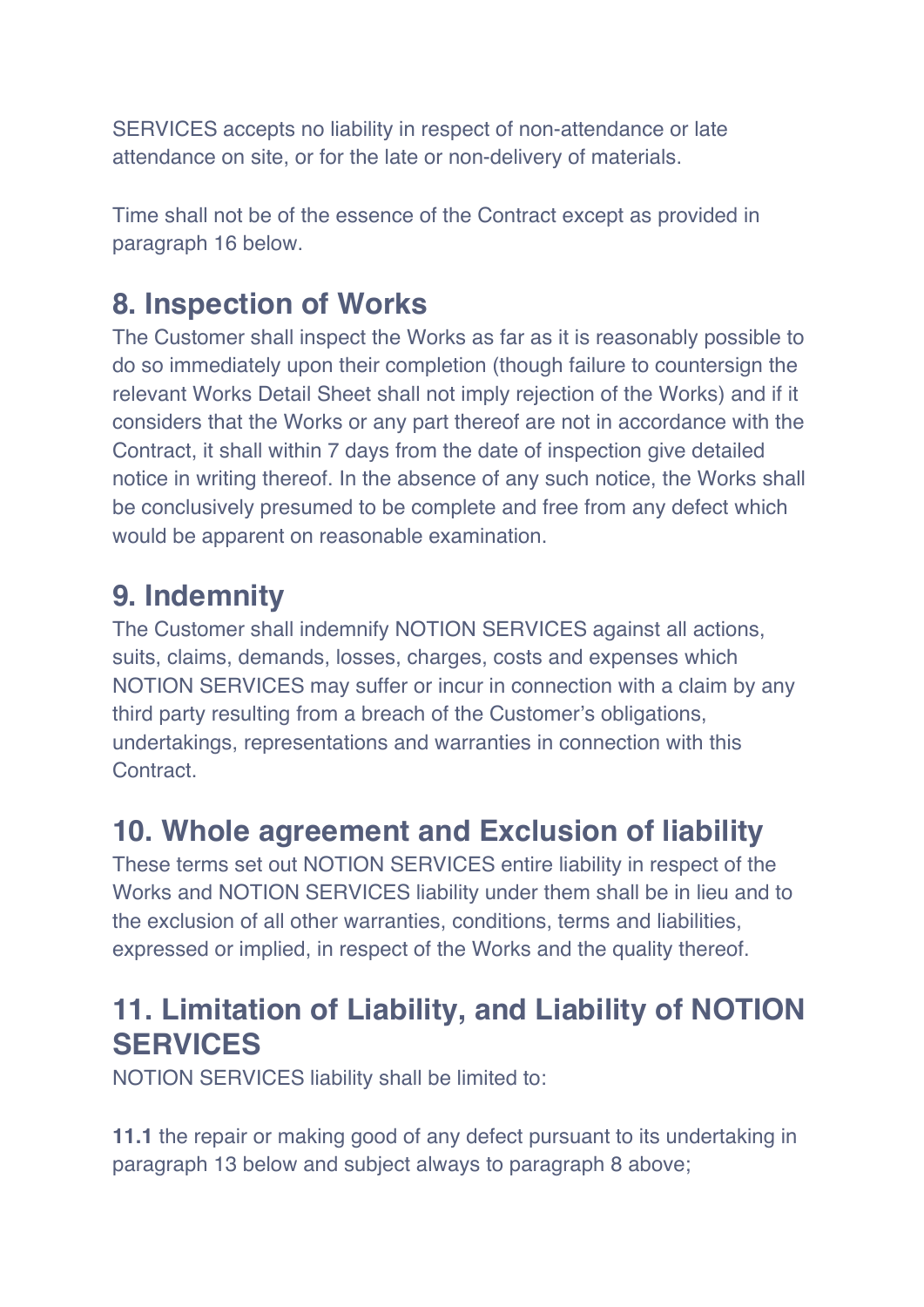**11.2** liability for death or personal injury resulting from negligence in the course of carrying out NOTION SERVICES duties, and

**11.3** the reasonable costs of repair or reinstatement of any loss or damage to the Customer's property if such loss or damage results from NOTION SERVICES negligence or that of its employees, agents or sub-contractors and the Customer incurs such costs.

#### 12. Access

.

The Customer shall provide clear access to enable NOTION SERVICES to undertake the Works and will make all necessary arrangements with the proper persons or authorities for any traffic controls and signals or other permits or permissions required in connection with the carrying out of the Works. The Customer will at all times provide a safe working environment for NOTION SERVICES and its employees, agents and sub-contractors for the purposes of carrying out the Works. Where applicable to drainage works, the Customer will provide, if possible, a plan showing drain layouts. If this is not available, NOTION SERVICES reserves the right to render additional charges at the relevant applicable rate in accordance with paragraph 3.2 above if blockages occur in drains not covered by the specifications or if it is necessary to trace unidentified drains to complete the Works. The Customer must obtain any permission for NOTION SERVICES to proceed over property belonging to third parties if this is necessary for the proper execution of the Works and shall obtain any permission necessary to carry out work on property belonging to third parties. The Customer shall indemnify NOTION SERVICES against all claims of whatsoever nature made by third parties arising out of the presence of NOTION SERVICES its employees, agents or sub-contractors on the Customer's property save where such claim results directly from negligence on NOTION SERVICES part. The Customer shall be liable to NOTION SERVICES for all loss or damage whether direct, indirect or consequential which is suffered by NOTION SERVICES as a result of failure or delay by the Customer in performing the obligations referred to above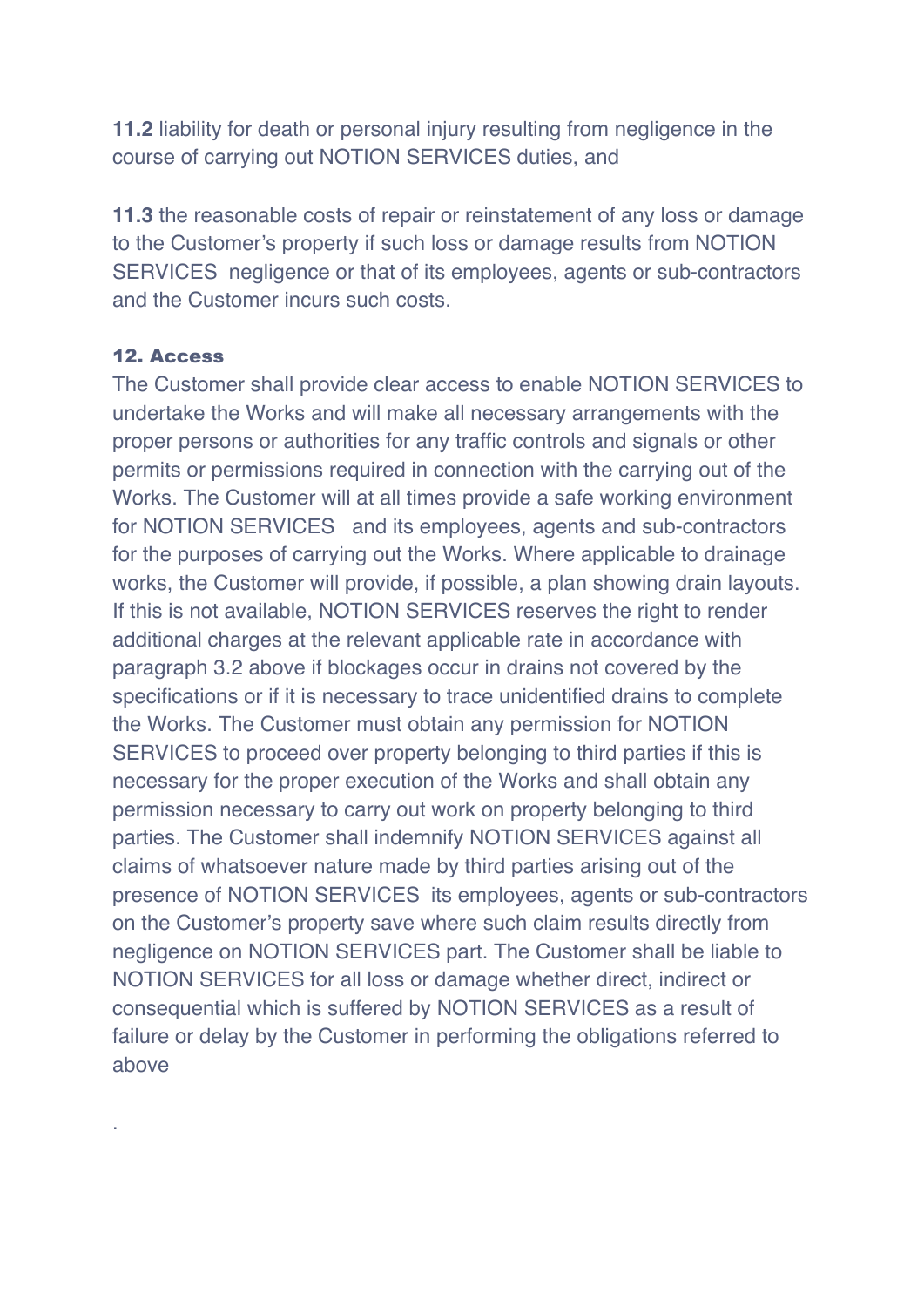## **13. Defects**

Subject to paragraph 8 above and the exclusions listed below, NOTION SERVICES undertakes to repair or make good any defect in completed work which appears within six months of completion of the same to the extent that such defect arises from a breach of NOTION SERVICES obligations under this Contract and provided that details of the defect are notified by the Customer to NOTION SERVICES in writing within such period and that NOTION SERVICES and its insurers are given the opportunity of inspecting the work and the alleged defect. This undertaking shall only apply to work carried out and completed and invoiced by NOTION SERVICES and which is paid for by the Customer by the due date for payment ascertained in accordance with paragraph 6 above. If NOTION SERVICES returns to the site at the Customer's request to review a claim under this undertaking and it transpires that the defect had not arisen as a result of a breach of this Contract on the part of NOTION SERVICES, NOTION SERVICES reserves the right to charge the Customer for the visit at its standard rate as per paragraph 3 above. NOTION SERVICES reserves the right not to carry out any work under this paragraph 13 where the Customer cannot evidence that the work was originally carried out and completed by NOTION SERVICES or where payment has not been made in full for such work. Exclusions are:

- Parts and materials will be provided only with the benefit of the manufacturer's / supplier's guarantee, and is not guaranteed by NOTION SERVICES.

- Systems or structures not installed by NOTION SERVICES.

- Any recall arising from circumstances or factors known to the Customer but not notified or disclosed to NOTION SERVICES prior to the work having been undertaken.

- Defects resulting from misuse, wilful act, or faulty workmanship by the Customer or anyone working for or under the direction of the Customer (other than NOTION SERVICES).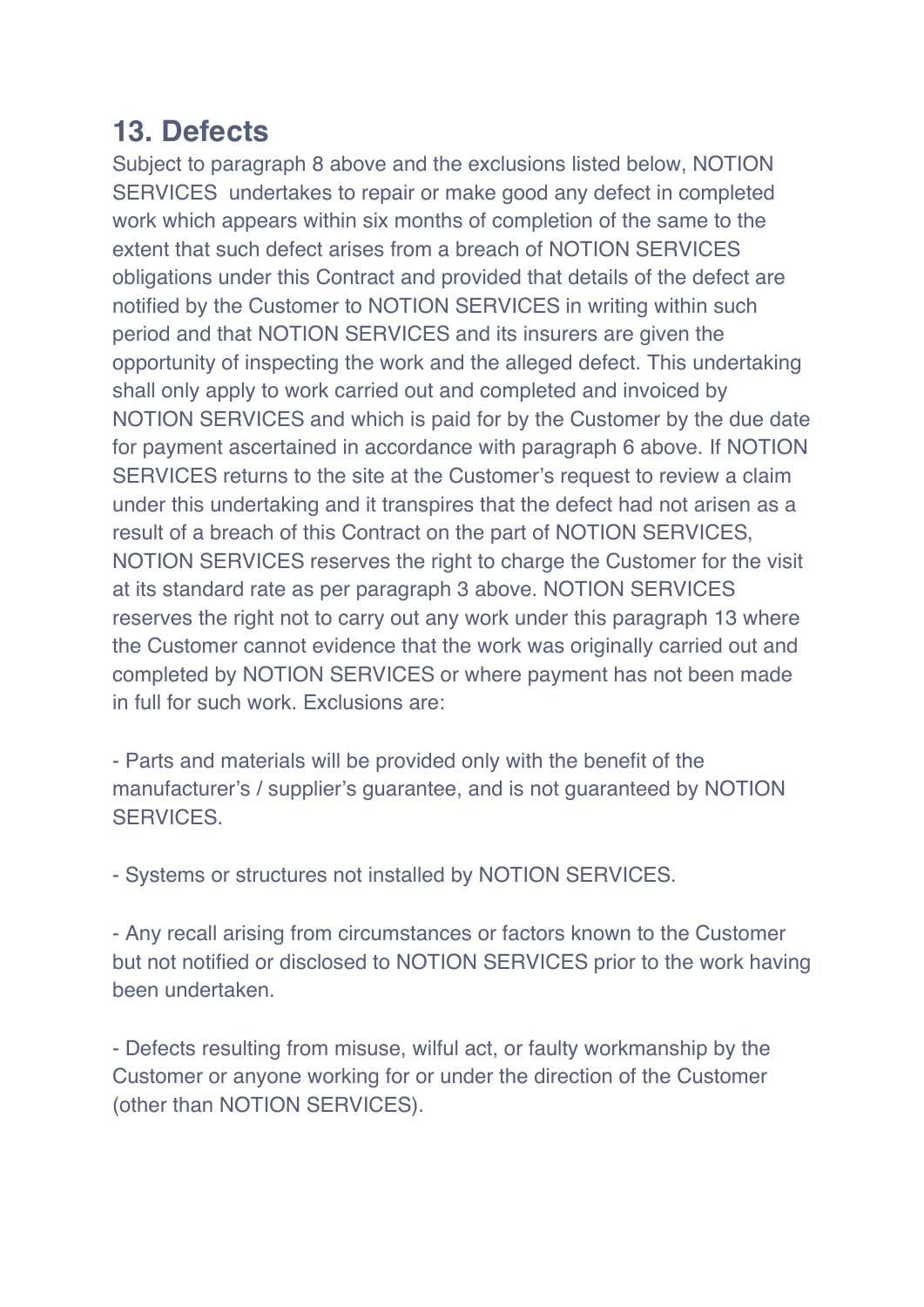- Structural defects encompassing but not limited to subsidence and its resultant effect.

- Damage to drainage systems caused by root penetration or any other outside force.

- Any roofing work where NOTION SERVICES advises that the overall condition of the roof is poor and is in need of more extensive work and the work to be undertaken involves less than 20% of the area of the roof.

- Any work to repair an existing lock, or to fit any lock not supplied by NOTION SERVICES.

#### **14. Force Majeure**

NOTION SERVICES will use all reasonable endeavours to carry out the Works on the agreed dates but shall not be under any liability to the Customer if it should be either impossible or impracticable to carry out the Works on

the agreed dates or at all, by reason of strike, lock out, industrial dispute, act of god or any other event or occurrence beyond NOTION SERVICES' control.

#### **15. Customer's Liability**

The Customer shall be liable for:

- Any loss, damage or injury, whether direct or indirect or consequential, resulting from failure or delay in the performance of the Customer's obligations under these terms.

- Providing all necessary power and a clean water supply for NOTION SERVICES use in the execution of the contracted works.

- The safety of plant and machinery belonging to or hired in by NOTION SERVICES or its employees, agents or sub-contractors and shall indemnify NOTION SERVICES against its loss, theft or damage.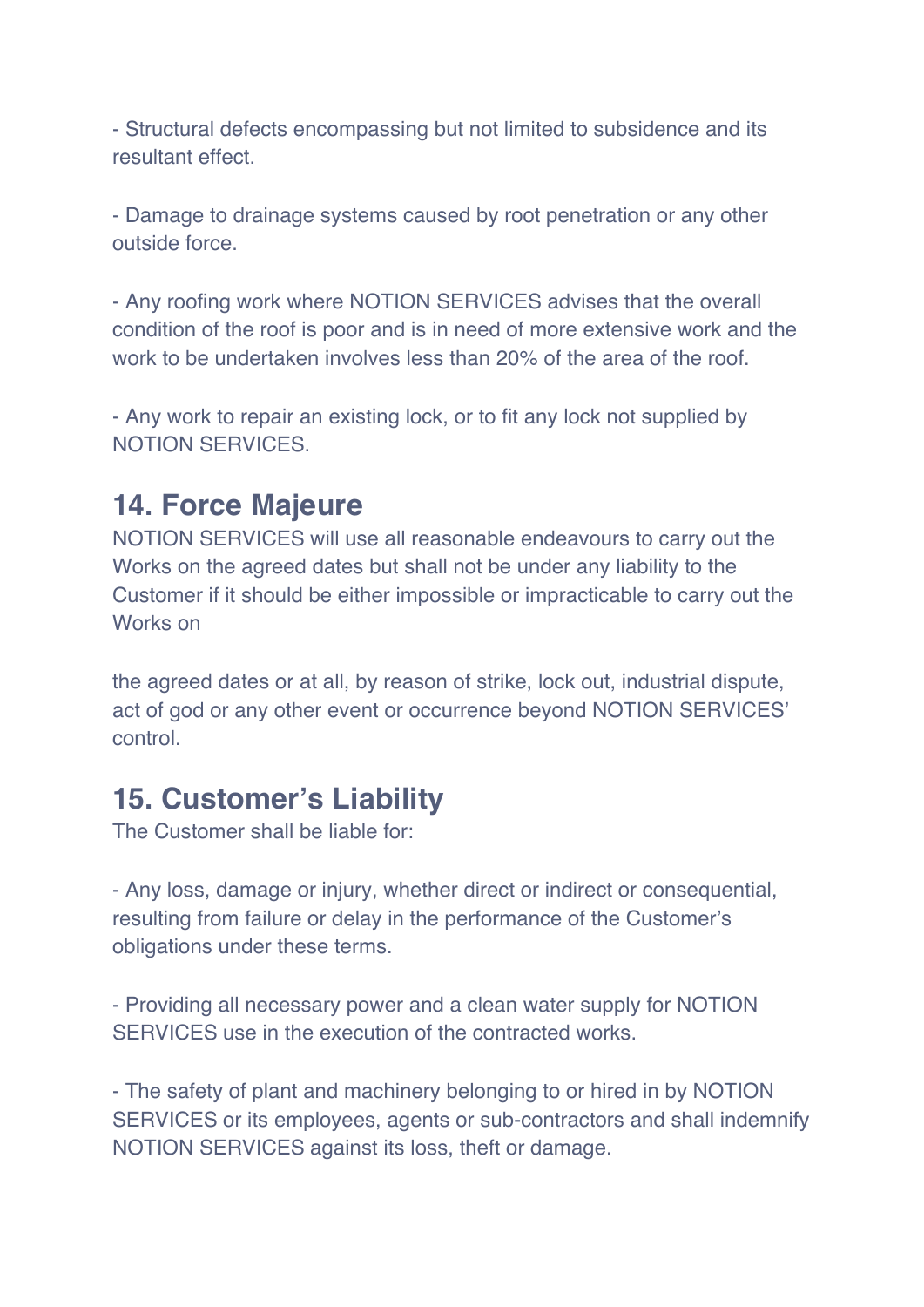# **16. Cancellation**

**16.1** If the Customer cancels the Contract without NOTION SERVICES consent other than pursuant to paragraph 3.2 above, the Customer shall indemnify NOTION SERVICES against all loss, damage, claims or actions arising out of such cancellation unless otherwise agreed in writing, and for the avoidance of doubt any such cancellation is without prejudice to NOTION SERVICES right to payment in accordance with paragraph 6 above.

**16.2** If the Customer wishes to cancel an appointment for a visit by NOTION SERVICES, the Customer will incur a cancellation fee of £10 (plus VAT) if the cancellation is made less than 24 hours (but more than 2 hours) before the time scheduled for the appointment. If the cancellation is made 2 hours or less before the scheduled appointment time the fee will increase to £50 (plus VAT).

**16.3** If the Customer cancels work to be undertaken pursuant to an estimate accepted by the Customer, subject to paragraph 3.2 above the Customer will be liable for a cancellation charge of 5% of the estimate price if the cancellation is made less than 14 days prior to the specified commencement date for the Works, 10% of the estimate price if the cancellation is made less than 7 days prior to the said specified commencement date and 20% of the estimate price if the cancellation is made less than 2 days prior to the said specified commencement date.

## **17. Removal of Waste Materials**

Unless agreed in writing between the parties, the Customer will be responsible for the removal from site of all waste materials resulting from the Works.

# **18. Frozen Pipes**

NOTION SERVICES will not be liable for any fracture found in frozen pipes attended by NOTION SERVICES.NOTION SERVICES will not guarantee to clear blockages occurring in a frozen pipe or drain.